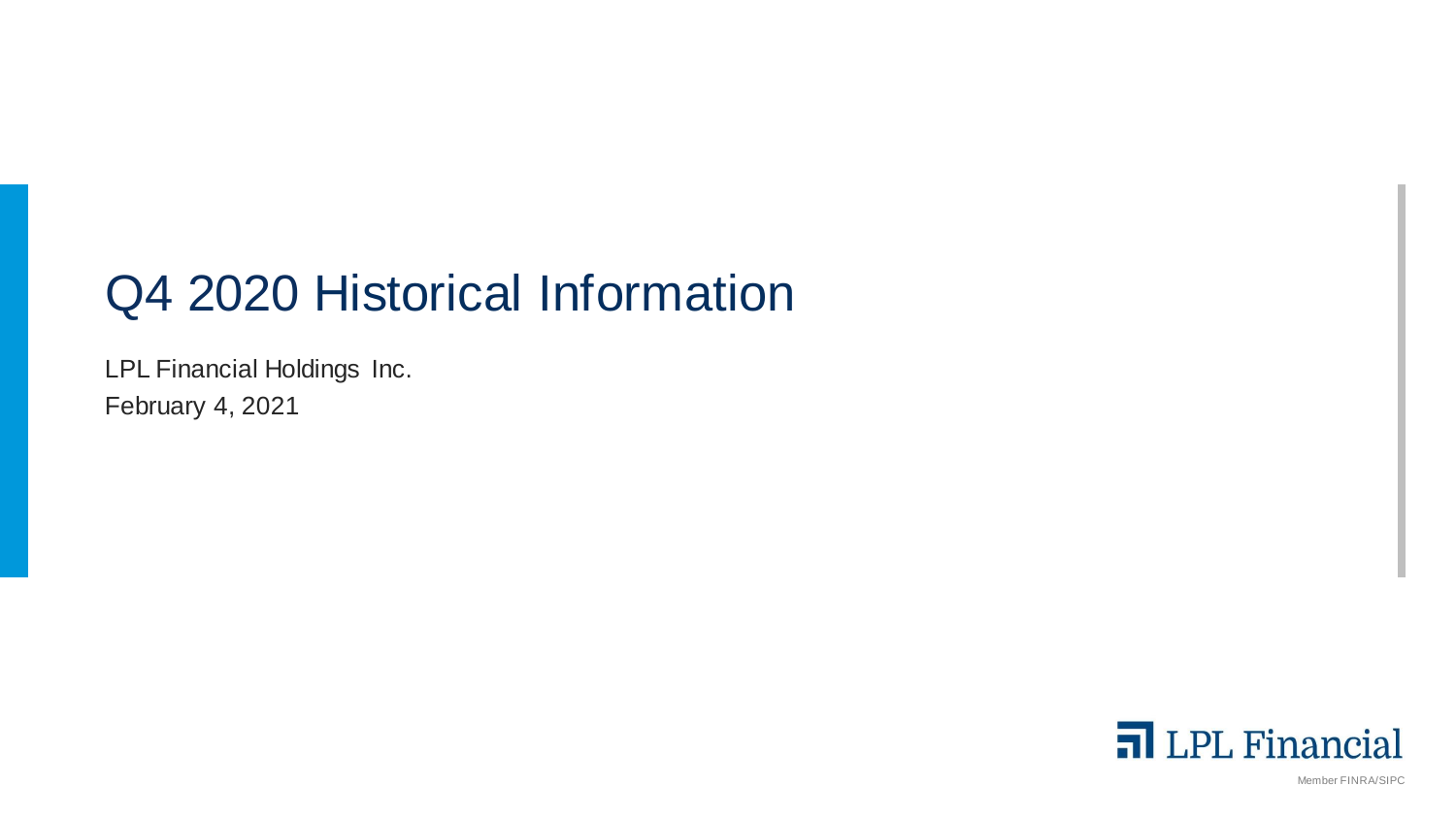# **LPL Financial Holdings Inc. - Historical Management's Statements of Operations**

For the quarter ending December 31, 2020

| (End of Period \$ in thousands, unless noted)                              | Q4 2020 |            |      | Q3 2020    |      | Q2 2020    | Q1 2020    | Q4 2019         |      | Q3 2019    | Q2 2019         | Q1 2019    | Q4 2018    |
|----------------------------------------------------------------------------|---------|------------|------|------------|------|------------|------------|-----------------|------|------------|-----------------|------------|------------|
| <b>Gross Profit*</b>                                                       |         |            |      |            |      |            |            |                 |      |            |                 |            |            |
| Advisory                                                                   |         | 638,181    |      | 586,941    |      | 523,370    | 579,027    | 533,259         |      | 514,363    | 481,309         | 453,938    | 474,102    |
| Sales-based commissions                                                    | \$      | 202,504 \$ |      | 180,357 \$ |      | 159,512 \$ | 228,391 \$ | 193,980 \$      |      | 194,342 \$ | 203,531 \$      | 190,999 \$ | 199,468    |
| Trailing commissions                                                       |         | 300,516    |      | 292,286    |      | 267,941    | 275,053    | 282,940         |      | 280,651    | 275,604         | 270,360    | 270,455    |
| Advisory and commission fees                                               |         | 1,141,201  |      | 1,059,584  |      | 950,823    | 1,082,471  | 1,010,179       |      | 989,356    | 960,444         | 915,297    | 944,025    |
| Production based payout                                                    |         | (987, 882) |      | (917, 831) |      | (819, 953) | (920, 835) | (876, 654)      |      | (857, 384) | (831, 178)      | (777, 889) | (818, 382) |
| Advisory and commission fees, net of payout                                |         | 153,319    |      | 141,753    |      | 130,870    | 161,636    | 133,525         |      | 131,972    | 129,266         | 137,408    | 125,643    |
| Client cash                                                                |         | 105,019    |      | 108,705    |      | 116,266    | 151,398    | 155,322         |      | 162,517    | 161,815         | 173,139    | 147,774    |
| Other asset-based                                                          |         | 153,374    |      | 144,846    |      | 130,801    | 134,108    | 133,603         |      | 129,623    | 126,736         | 123,224    | 117,907    |
| Transaction and fee                                                        |         | 129,750    |      | 119,747    |      | 119,478    | 137,096    | 118,291         |      | 121,222    | 118,335         | 122,480    | 119,254    |
| Interest income and other, net                                             |         | 10,082     |      | 8,484      |      | 9,397      | 8,364      | 13,323          |      | 13,556     | 15,583          | 15,730     | 13,154     |
| Total net advisory and commission fees<br>and attachment revenue           |         | 551,544    |      | 523,535    |      | 506,812    | 592,602    | 554,064         |      | 558,890    | 551,735         | 571,981    | 523,732    |
| Brokerage, clearing, and exchange expense                                  |         | (17, 762)  |      | (17, 834)  |      | (18, 565)  | (17, 024)  | (15, 927)       |      | (16, 380)  | (15,994)        | (16, 144)  | (16,000)   |
| Gross Profit*                                                              |         | 533,782    |      | 505,701    |      | 488,246    | 575,578    | 538,137         |      | 542,510    | 535,741         | 555,837    | 507,732    |
| <b>G&amp;A Expense</b>                                                     |         |            |      |            |      |            |            |                 |      |            |                 |            |            |
| Core G&A*                                                                  |         | 252,391    |      | 227,099    |      | 222,406    | 223,211    | 230,182         |      | 215,198    | 210,514         | 212,520    | 216,185    |
| Regulatory charges                                                         |         | 8,775      |      | 8,326      |      | 6,115      | 6,157      | 7,893           |      | 7,905      | 8,632           | 7,873      | 9,593      |
| Promotional                                                                |         | 48,342     |      | 57,970     |      | 44,540     | 57,398     | 51,050          |      | 61,715     | 41,423          | 51,349     | 45,141     |
| Employee share-based comp.                                                 |         | 7,542      |      | 7,420      |      | 8,040      | 8,648      | 7,179           |      | 7,414      | 7,306           | 7,967      | 5,045      |
| <b>Total G&amp;A</b>                                                       |         | 317,050    |      | 300,815    |      | 281,101    | 295,414    | 296,304         |      | 292,232    | 267,875         | 279,709    | 275,964    |
| <b>EBITDA*</b>                                                             |         | 216,732    |      | 204,886    |      | 207,146    | 280,164    | 241,833         |      | 250,278    | 267,866         | 276,128    | 231,768    |
| Depreciation and amortization                                              |         | 28,650     |      | 27,548     |      | 26,890     | 26,644     | 25,663          |      | 24,062     | 22,584          | 23,470     | 21,897     |
| Amortization of intangible assets                                          |         | 17,270     |      | 16,829     |      | 16,689     | 16,570     | 16,631          |      | 16,286     | 16,249          | 16,168     | 15,672     |
| Non-operating interest expense<br>Loss on extinguishment of debt and other |         | 24,979     |      | 25,179     |      | 26,289     | 29,318     | 31,384<br>3,156 |      | 31,944     | 33,957          | 32,716     | 31,756     |
| <b>INCOME BEFORE PROVISION FOR INCOME TAXES</b>                            |         | 145,833    |      | 135,330    |      | 137,278    | 207,632    | 164,999         |      | 177,986    | 195,076         | 203,774    | 162,443    |
| PROVISION FOR INCOME TAXES                                                 |         | 34,285     |      | 31,541     |      | 35,616     | 51,991     | 38,323          |      | 46,272     | 48,984          | 48,376     | 42,145     |
| <b>NET INCOME</b>                                                          |         | 111,548 \$ |      | 103,789    | - \$ | 101,662 \$ | 155,641 \$ | 126,676 \$      |      | 131,714 \$ | 146,092 \$      | 155,398 \$ | 120,298    |
| Earnings per share, diluted                                                | \$      | $1.38$ \$  |      | $1.29$ \$  |      | $1.27$ \$  | $1.92$ \$  | $1.53$ \$       |      | $1.57$ \$  | $1.71$ \$       | $1.79$ \$  | 1.36       |
|                                                                            |         |            |      |            |      |            |            |                 |      |            |                 |            |            |
| Weighted-average shares outstanding, diluted                               |         | 80,904     |      | 80,550     |      | 80,127     | 81,166     | 82,695          |      | 83,844     | 85,350          | 86,742     | 88,163     |
| EPS Prior to Amortization of Intangible Assets                             | \$      | 1.53       | - \$ | 1.44       | \$   | $1.42$ \$  | 2.06       | \$<br>1.68      | - \$ | 1.71       | \$<br>$1.85$ \$ | $1.93$ \$  | 1.49       |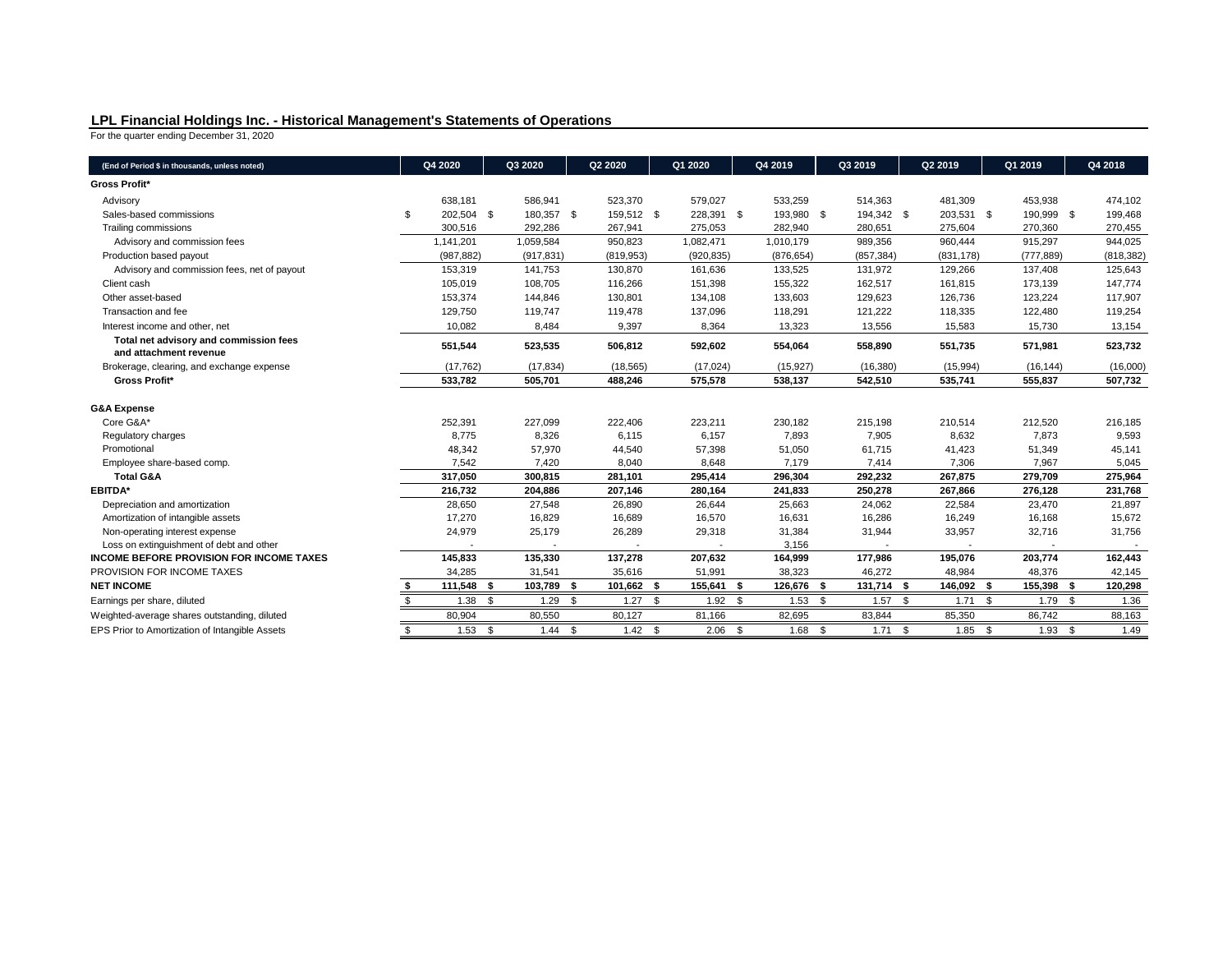# **\*Notice to Investors: Non-GAAP Financial Measures**

Gross profit, Core G&A and EBITDA are non-GAAP financial measures. Management believes that presenting certain non-GAAP financial measures by excluding or including certain items can be helpful to investors and analysts wh use some or all of this information to analyze the Company's current performance, prospects and valuation. Management uses this non-GAAP information internally to evaluate operating performance and in formulating the budge Management believes that the non-GAAP financial measures and metrics discussed herein are appropriate for evaluating the performance of the Company.

Gross Profit is calculated as net revenues, which were \$1,581 million for the three months ended December 31, 2020, less advisory and commission expenses and brokerage, clearing and exchange fees, which were \$1,030 million respectively, for the three months ended December 31, 2020. All other expense categories, including depreciation and amortization of fixed assets and amortization of intangible assets, are considered general and administra the Company's Gross Profit amounts do not include any depreciation and amortization expense, the Company considers its Gross Profit amounts to be non-GAAP financial measures that may not be comparable to those of others in Management believes that Gross Profit can provide investors with useful insight into the Company's core operating performance before indirect costs that are general and administrative in nature. For a calculation of Gross page.

Core G&A consists of total operating expenses, which were \$1,410 million for the three months ended December 31, 2020, excluding the following expenses: commission and advisory, regulatory charges, promotional, employee sh compensation, depreciation and amortization, amortization of intangible assets, and brokerage, clearing and exchange. Management presents Core G&A because it believes Core G&A reflects the corporate operating expense categ management can generally exercise a measure of control, compared with expense items over which management either cannot exercise control, such as commission and advisory expenses, or which management views as promotional e necessary to support advisor growth and retention including conferences and transition assistance. Core G&A is not a measure of the Company's total operating expenses as calculated in accordance with GAAP. For a reconcilia the Company's total operating expenses, please see below.

EBITDA is defined as net income plus interest and other expense, income tax expense, depreciation and amortization, amortization of intangible assets and loss on extinguishment of debt. The Company presents EBITDA because believes that it can be a useful financial metric in understanding the Company's earnings from operations. EBITDA is not a measure of the Company's financial performance under GAAP and should not be considered as an altern or any other performance measure derived in accordance with GAAP, or as an alternative to cash flows from operating activities as a measure of profitability or liquidity. In addition, the Company's EBITDA can differ signif calculated by other companies, depending on long-term strategic decisions regarding capital structure, the tax iurisdictions in which companies operate and capital investments. For a reconciliation of EBITDA to net income,

| \$ in millions                    | Q4 2020         | Q3 2020 | Q2 2020 | Q1 2020 | Q4 2019 | Q3 2019 | Q2 2019 | Q1 2019 | Q4 2018 |
|-----------------------------------|-----------------|---------|---------|---------|---------|---------|---------|---------|---------|
| Core G&A                          | \$252           | \$227   | \$222   | \$223   | \$230   | \$215   | \$211   | \$213   | \$216   |
| Regulatory charges                |                 |         |         | 6       | 8       | 8       |         | 8       | 10      |
| Promotional                       | 48              | 58      | 45      | 57      | 51      | 62      | 41      | 51      | 45      |
| Employee share-based compensation |                 |         |         |         |         |         |         |         |         |
| <b>Total G&amp;A</b>              | 317             | 301     | 281     | 295     | 296     | 292     | 268     | 280     | 276     |
| Advisory and commisions           | 1,030           | 937     | 860     | 871     | 894     | 857     | 838     | 800     | 793     |
| Depreciation & amortization       | 29              | 28      | 27      | 27      | 26      | 24      | 23      | 23      | 22      |
| Amortization of intangible assets | 17 <sup>5</sup> | 17      | 17      | 17      | 17      | 16      | 16      | 16      | 16      |
| Brokerage, clearing and exchange  |                 | 18      | 19      | 17      | 16      | 16      | 16      | 16      | 16      |
| <b>Total operating expense</b>    | \$1,410         | \$1,300 | \$1,203 | \$1,226 | \$1,248 | \$1,205 | \$1,161 | \$1,135 | \$1,123 |

|                                             | Q4 2020 | Q3 2020 | Q2 2020 | Q1 2020 | Q4 2019 | Q3 2019 | Q2 2019 | Q1 2019 | Q4 2018 |
|---------------------------------------------|---------|---------|---------|---------|---------|---------|---------|---------|---------|
| Production based payout                     | \$988   | \$918   | \$820   | \$921   | \$877   | \$857   | \$831   | \$778   | \$818   |
| Advisor deferred compensaton expense        | 42      | 19      | 40      | (50)    | 17      |         |         | 22      | (25)    |
| Advisory and commission expense             | \$1,030 | \$937   | \$860   | \$871   | \$894   | \$857   | \$838   | \$800   | \$793   |
|                                             | Q4 2020 | Q3 2020 | Q2 2020 | Q1 2020 | Q4 2019 | Q3 2019 | Q2 2019 | Q1 2019 | Q4 2018 |
| Interest income, net of interest expense    | \$7     | \$7     | \$7     | \$10    | \$11    | \$12    | \$12    | \$12    | \$12    |
| Plus: Other Revenue                         | 45      | 21      | 43      | (51)    | 20      |         |         | 25      | (24)    |
| Less: Advisor deferred compensation expense | (42)    | (19)    | (40)    | 50      | (17)    |         | (7)     | (22)    | 25      |
| Interest income and other, net              | \$10    | \$8     | \$9     | \$8     | \$13    | \$14    | \$16    | \$16    | \$13    |

Note: Totals may not foot due to rounding.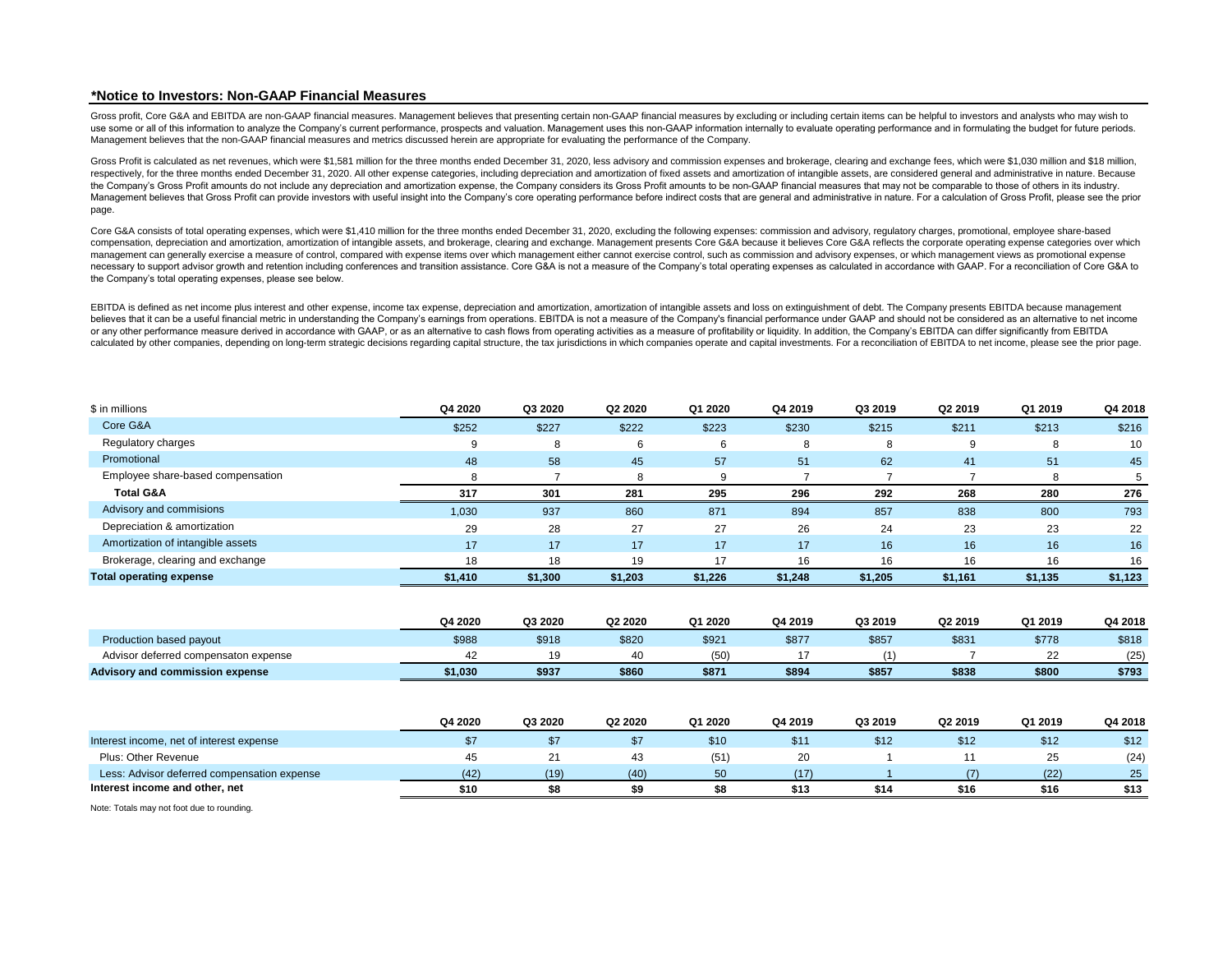# **LPL Financial Holdings Inc. - Historical Quarterly Activity**

As of December 31, 2020

|                                                                     | Q4      | Q <sub>3</sub> | Q2    | Q <sub>1</sub> | Q4    | Q3        | Q2    | Q <sub>1</sub> | Q4    |
|---------------------------------------------------------------------|---------|----------------|-------|----------------|-------|-----------|-------|----------------|-------|
| (End of Period \$ in billions, unless noted)                        | 2020    | 2020           | 2020  | 2020           | 2019  | 2019      | 2019  | 2019           | 2018  |
| <u>Assets</u>                                                       |         |                |       |                |       |           |       |                |       |
| Advisory Assets <sup>(1)</sup>                                      | 461.2   | 405.9          | 375.3 | 322.3          | 365.8 | 338.0     | 327.3 | 311.9          | 282.0 |
| Brokerage Assets <sup>(2)</sup>                                     | 441.9   | 404.4          | 386.4 | 347.6          | 398.6 | 381.3     | 378.7 | 372.1          | 346.0 |
| <b>Total Advisory and Brokerage Assets</b>                          | 903.1   | 810.4          | 761.7 | 669.9          | 764.4 | 719.3     | 706.0 | 684.0          | 628.1 |
| Centrally Managed Assets <sup>(3)</sup>                             | 67.1    | 59.0           | 54.4  | 46.9           | 52.4  | 47.8      | 45.7  | 42.9           | 38.5  |
| <b>Asset Inflows minus Outflows</b>                                 |         |                |       |                |       |           |       |                |       |
| Advisory Asset Inflows minus Outflows <sup>(4)</sup>                | $17.0*$ | 9.7            | 9.4   | 12.5           | 9.6   | $9.2**$   | 6.6   | 4.6            | 5.0   |
| Brokerage Asset Inflows minus Outflows <sup>(5)</sup>               | $2.0*$  | (0.3)          | 1.6   | 0.0            | (0.8) | $0.6**$   | (2.6) | (0.7)          | 0.9   |
| <b>Total Asset Inflows minus Outflows</b>                           | $19.0*$ | 9.5            | 11.0  | 12.5           | 8.8   | $9.9**$   | 4.0   | 4.0            | 5.9   |
| Dividends plus Interest minus Advisory Fees                         |         |                |       |                |       |           |       |                |       |
| Advisory Dividends plus Interest minus Advisory Fees <sup>(6)</sup> | $1.3*$  | 0.6            | 0.8   | 0.7            | 1.9   | $0.8**$   | 0.9   | 0.7            | 1.7   |
| Brokerage Dividends plus Interest <sup>(7)</sup>                    | $1.4*$  | 1.0            | 1.2   | 1.2            | 1.8   | $1.2**$   | 1.3   | 1.1            | 1.6   |
| Total Dividends plus Interest minus Advisory Fees                   | $2.8*$  | 1.6            | 2.0   | 1.8            | 3.7   | $2.0**$   | 2.2   | 1.8            | 3.3   |
| <b>Total Net New Assets</b>                                         |         |                |       |                |       |           |       |                |       |
| Net New Advisory Assets <sup>(8)</sup>                              | $18.4*$ | 10.4           | 10.2  | 13.2           | 11.5  | $10.1***$ | 7.5   | 5.3            | 6.6   |
| Net New Brokerage Assets <sup>(9)</sup>                             | $3.4*$  | 0.7            | 2.8   | 1.2            | 1.0   | $1.8**$   | (1.3) | 0.5            | 2.6   |
| <b>Total Net New Assets</b>                                         | $21.8*$ | 11.1           | 13.0  | 14.3           | 12.5  | $11.9**$  | 6.2   | 5.8            | 9.2   |
|                                                                     |         |                |       |                |       |           |       |                |       |
| Net Brokerage to Advisory Conversions <sup>(10)</sup>               | 2.6     | 2.0            | 1.6   | 2.4            | 1.9   | 1.7       | 1.8   | 1.4            | 1.4   |
| Corporate Platform Net New Advisory Assets                          | $15.0*$ | 7.8            | 6.2   | 7.8            | 8.7   | $7.1***$  | 5.7   | 4.6            | 6.1   |
| Hybrid Platform Net New Advisory Assets                             | $3.3*$  | 2.6            | 4.0   | 5.4            | 2.9   | $2.9**$   | 1.8   | 0.6            | 0.5   |
| <b>Total Net New Advisory Assets</b>                                | $18.4*$ | 10.4           | 10.2  | 13.2           | 11.5  | $10.1**$  | 7.5   | 5.3            | 6.6   |
| Centrally Managed Net New Advisory Assets <sup>(11)</sup>           | $2.5*$  | 1.9            | 1.3   | 2.2            | 2.3   | $2.0**$   | 1.3   | 1.1            | 1.6   |
| <b>Client Cash Balances</b>                                         |         |                |       |                |       |           |       |                |       |
| Insured Cash Account Balances                                       | 37.3    | 34.7           | 33.1  | 34.5           | 24.4  | 22.2      | 21.3  | 21.7           | 24.8  |
| Deposit Cash Account Balances                                       | 8.2     | 8.0            | 7.7   | 8.7            | 5.0   | 4.6       | 4.3   | 4.3            | 5.1   |
| <b>Total Bank Sweep Blances</b>                                     | 45.5    | 42.7           | 40.8  | 43.2           | 29.4  | 26.8      | 25.6  | 25.9           | 29.9  |
| Money Market Account Cash Balances                                  | 1.5     | 1.5            | 1.6   | 1.8            | 1.9   | 2.6       | 3.5   | 4.8            | 4.9   |
| Purchased Money Market Funds                                        | 1.9     | 2.3            | 2.8   | 2.8            | 2.4   | 1.8       | 1.0   | n/a            | n/a   |
| <b>Total Money Market Balances</b>                                  | 3.3     | 3.9            | 4.5   | 4.6            | 4.3   | 4.4       | 4.5   | 4.8            | 4.9   |
| <b>Total Client Cash Balances</b>                                   | 48.9    | 46.6           | 45.3  | 47.8           | 33.7  | 31.2      | 30.1  | 30.7           | 34.9  |
| Net Buy (Sell) Activity <sup>(12)</sup>                             | 12.2    | 9.3            | 12.5  | 0.2            | 9.8   | 9.0       | 9.7   | 12.9           | 2.3   |
| <b>Market Indices</b>                                               |         |                |       |                |       |           |       |                |       |
| S&P 500 (end of period)                                             | 3,756   | 3,363          | 3,100 | 2,585          | 3,231 | 2,977     | 2,942 | 2,834          | 2,507 |
| Fed Funds Effective Rate (average bps)                              | 9       | 9              | 6     | 123            | 165   | 220       | 240   | 240            | 222   |

\*Note: the Company's Q4 2020 results included \$4.0 billion of Total Advisory and Brokerage Assets from the acquisitions of Lucia Securities and E.K. Riley, of which \$1.5 billion were brokerage assets and \$2.5 billion were

\*\*Note: the Company's 03:2019 results included \$2.5 billion of Total Advisory and Brokerage Assels from the recultable Children and the Company's troker-desire subsidiary. LPL Francial LC ("LPL Francial"), Q2 2019 and O4 2 amount.

(5) Consists of total client deposits into brokerage accounts less total client withdrawals from brokerage accounts. The Company considers conversions from and to advisory accounts as deposits and withdrawals, respectively

(6) Consists of total dividends and interest deposited into advisory accounts less total advisory fees withdrawn from advisory accounts.

(7) Consists of total dividends and interest deposited into brokerage accounts.

(8) Consists of Advisory Asset Inflows minus Outflows (FN 4) plus Advisory Dividends plus Interest minus Advisory Fees (FN 6).<br>(9) Consists of Brokerage Asset Inflows minus Outflows (FN 5) plus Brokerage Dividends plus Int

(10) Consists of existing custodied accounts that converted from brokerage to advisory, less existing custodied assets that converted from advisory to brokerage.<br>(11) Consists of total client deposits into Centrally Manage

(12) Represents the amount of securities purchased less the amount of securities sold in client accounts custodied with IPI Financial Reported activity does not include any other cash activity such as deposits, withdrawals